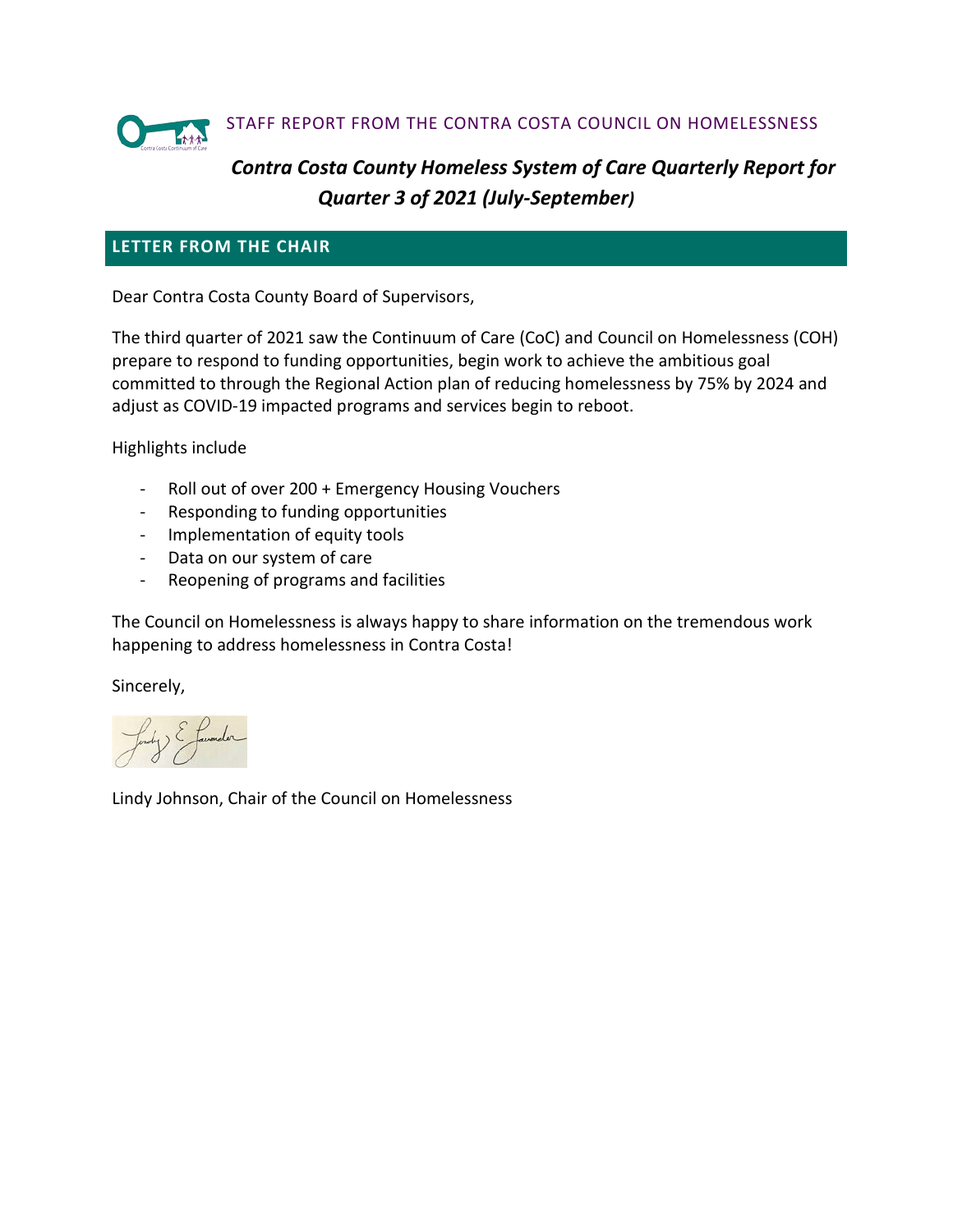

### **INTRODUCTION**

The Contra Costa Council on Homelessness (CoH) is the governing and oversight body for the County homeless Continuum of Care (CoC) and is appointed by the Board of Supervisors. The Council provides advice and input to the Board of Supervisors on the operations of homeless services, program operations, and program development efforts in Contra Costa County. The Contra Costa Council on Homelessness is the governing body for the Contra Costa County Continuum of Care (CoC).

The Contra Costa CoC is comprised of multiple partners, including service providers, members of the faith community, local business, private and public funders, community members, education system and law enforcement, and others who are working collaboratively to end homelessness. The COH and COC are supported by Contra Costa Health Services Health, Housing & Homeless Services (H3) Division. H3 functions as the CoC administrative entity and collaborative applicant, CoC Lead Agency and Homeless Management Information System (HMIS database) Lead Agency.

The purpose of this report is to share information about the CoC and COH activities with the Contra Costa County Board of Supervisors and to provide recommendations from the COH to the County Board of Supervisors on long range planning and policy formulation that would support the county homeless CoC. This report includes information on system data, funding and policy activities, and CoC initiatives. All information will reflect activities and data for the prior quarter.

This report was produced on behalf of the CoH by H3 in collaboration with the CoH and CoC partners.

# **SYSTEM DATA**

Appendix A includes a data analysis depicting the inflow and outflow of clients in the system, current utilizers of the system, and recidivism (rates of individuals returning to homelessness). The graphics and content in that analysis depict data for the third quarter of 2021 (July, August and September).

#### **SYSTEM FUNDING**

This quarter the CoC continued to evaluate the system of care and prepared to pursue funding opportunities to address the gaps in Contra Costa's homeless system.

**Emergency Housing Vouchers (EHV)-** The American Rescue Plan (ARP) of 2021 appropriated \$5 billion for New Emergency Housing Vouchers (Tenant Based Rental Assistance). Contra Costa received 201 vouchers. The Council on Homelessness and providers made progress developing EHV related processes and programs needed to distribute the vouchers, including setting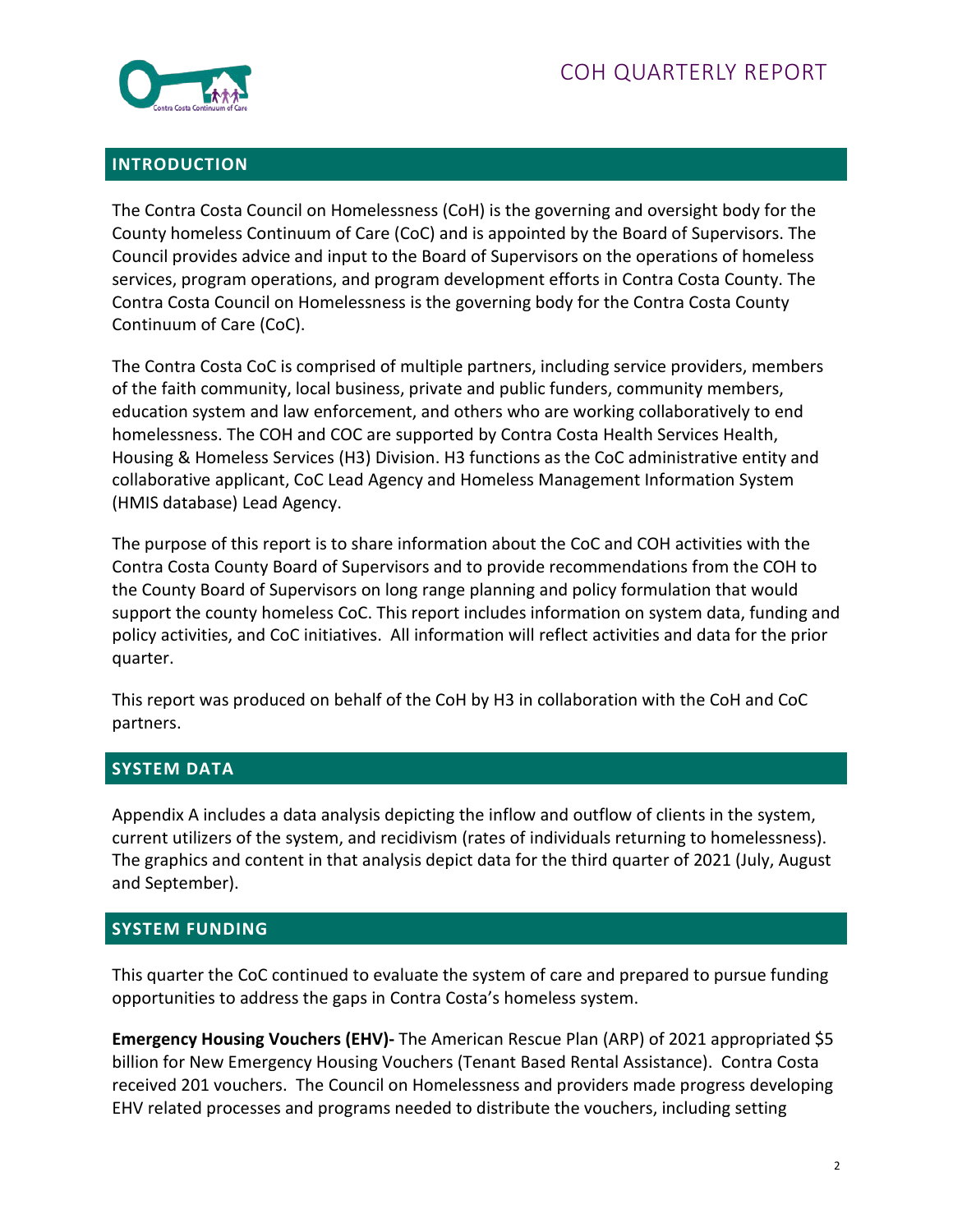

priorities and implementing a specific EHV Voucher Working Group of the Oversight Committee.

**HUD CoC NOFA**- In Quarter 3 of 2021, the CoC continued preparations to compete for the CoC's largest source of renewable (sustainable) funding from the US Department of Housing & Urban Development – the HUD CoC Notice of Funding Opportunity (NOFO). This competition brings in more than 80% of the CoC's funding and is the primary source of funding for the County's permanent supportive housing stock. This funding application was released by HUD in mid-August and the application process, including a Technical Assistance workshop for prospective applicants was completed in Q3. In early Q4, the Council on Homelessness Review and Rank Committee will review all applications and rank them in order of funding priority and the Council on Homelessness will vote on the final priority listing at the October 28, 2021 Council meeting.

**Homeless Housing, Assistance and Prevention Grant (HHAP) Rounds 3&4-** The state is allocating approximately \$6.6M to Contra Costa through rounds 3 and 4 of the Homeless Housing, Assistance and Prevention Grant (HHAP). The funding will require a 3-year action plan that incorporates a local landscape analysis and identification of community plans to reduce and resolve homelessness during this period of time. H3 will be working with technical assistance providers to help develop the work plan. In September, the Council voted to recommend that the community apply for HHAP Rounds 3 and 4 jointly as a CoC and County and submit intent to redirect form to the State of California.

# **POLICY**

The CoC works closely with H3 and local stakeholders and system partners to track homeless and affordable housing policy that may impact the CoC, its clients, funding or current and future operations. The CoH and CoC, with support from H3, tracked the state budget and United States Department of Housing and Urban Development (HUD) for upcoming funding and funding policy strategies related to homelessness.

The Council tracked progress of the state budget closely and is preparing for community input opportunities to help determine local priorities for future funding.

# **SYSTEM INITIATIVES**

The CoC regularly engages in multiple activities, partnerships, evaluations, and improvement that are designed to improve services to clients and achieve various system goals.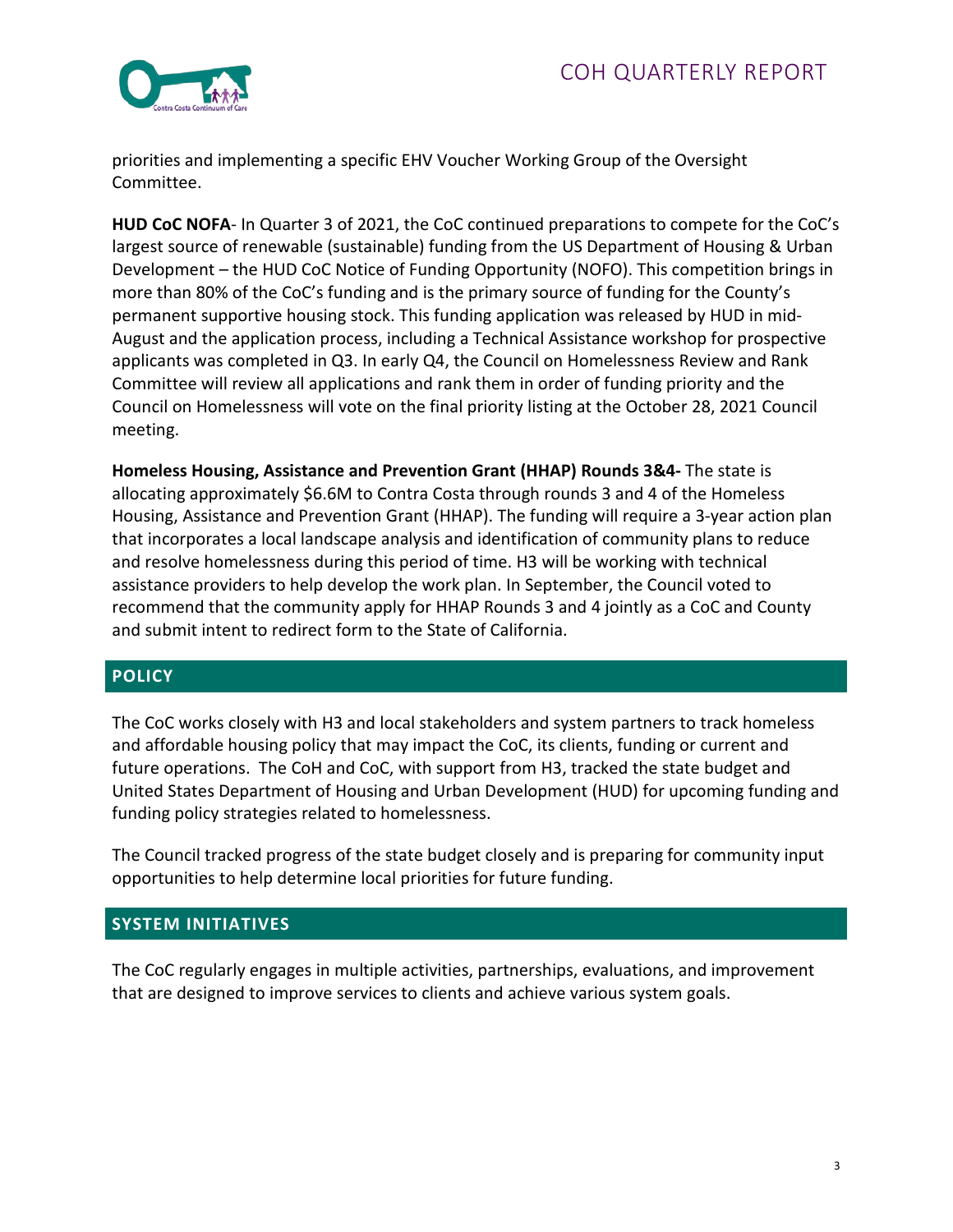

**Equity -** A four-part training series on Racial Equity, conducted by C4 Innovations for H3, CoC leadership, providers and partners was completed in Q3. In addition, the Council revised the supplemental application and rubric used to select new potential Council members to increase diversity and the ability of people with lived experience to be selected for the Council.

**Homelessness Awareness Month -** The Council convened a Homelessness Awareness Month Planning Committee to develop materials and events to mark Homelessness Awareness Month in November.

**Regional Action Plan Progress-** The Continuous Quality Improvement Committee began meeting with the goal of using Continuous Quality Improvement methods to reduce unsheltered homelessness by 75% by 2024, a goal committed to through adoption of the Regional Action Plan.

**System Partner Map-** In this quarter, the CoC launched the Homeless Partner Map which displays homeless services and those connections to other partnering services in Contra Costa County. This tool is designed to help local agencies and partners understand how various local systems and partners are currently connected to the homeless system (Contra Costa's Homeless Continuum of Care). To see the map, go to https://cchealth.org/h3/coc/#Map.

**Meetings, Trainings, and Events –** The CoC hosted three (3) COH meetings for Councilmembers to meet to conduct the business of the CoC Board; three (3) CoC provider meetings; five (5) trainings including the series of four (4) trainings on Racial Equity and a training on Fair Housing; and 12 other events including one (1) HUD CoC NOFO Technical Assistance Session, two (2) COH Policy Committee meetings, one (1) Oversight Committee meeting, two (2) HMIS Policy Committee meetings, two (2) Continuous Quality Improvement (CQI) Committee meetings, three (3) Homelessness Awareness Month Committee meetings and one (1) Executive Director meeting. The recordings, minutes and materials for trainings and meetings can be found on the H3 website<sup>[1](#page-3-0)</sup> and on the County agenda center<sup>[2](#page-3-1)</sup>, and a calendar of upcoming meetings and events can be found on the H3 website.

# **COVID-19 UPDATE**

The CoC has continued to support providers, staff, and consumers during the COVID-19 pandemic providing guidance, COVID-19 testing, vaccines, and implementing a strategy to transition individuals in Project Roomkey into permanent housing. The system of care is

<span id="page-3-0"></span><sup>1</sup> <https://cchealth.org/h3/coc/partners.php#Training>

<span id="page-3-1"></span><sup>2</sup> <https://www.contracosta.ca.gov/agendacenter>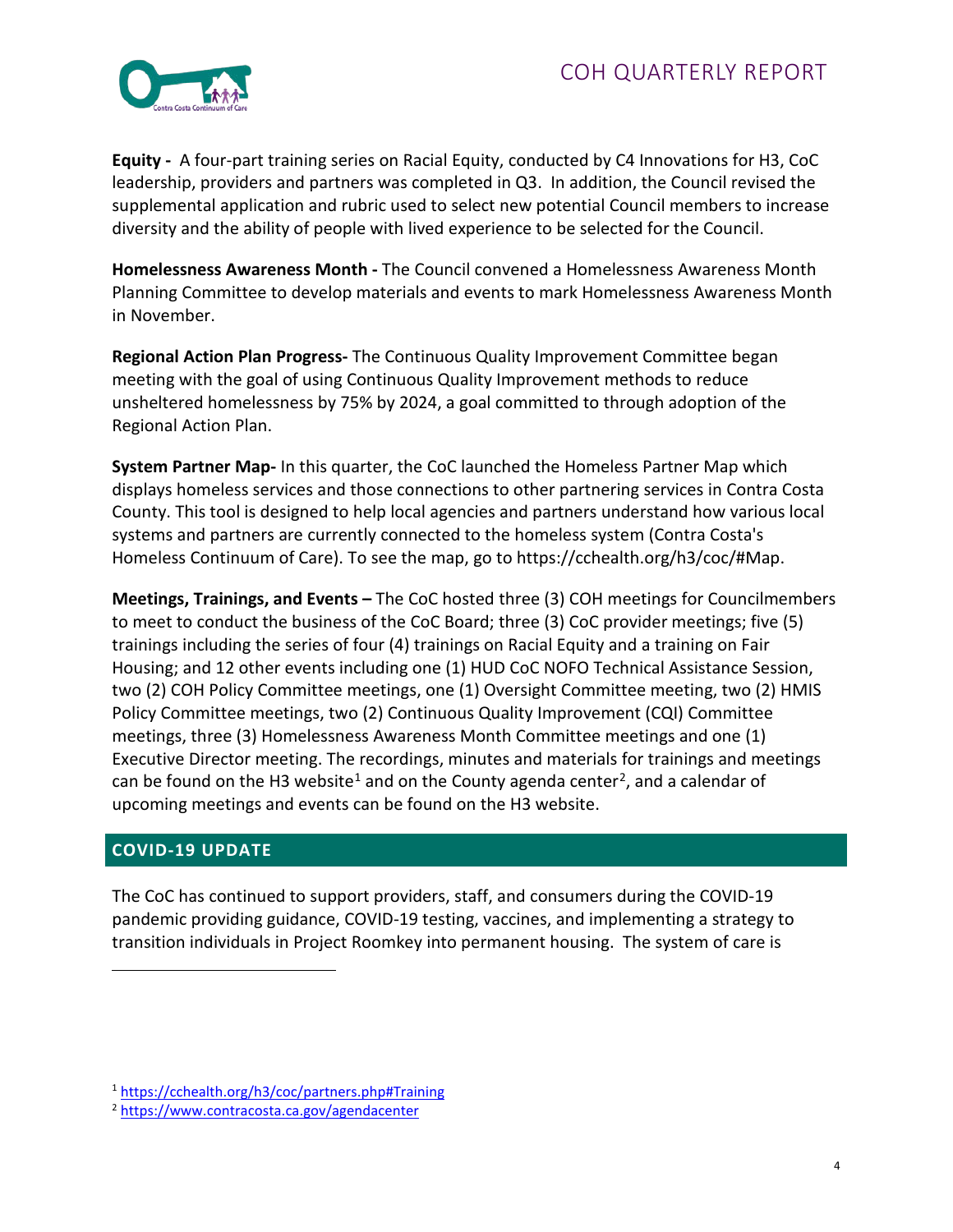

continuing to reopen programs and sites in accordance with health orders and guidance provided by Contra Costa Health Services.

**Concord Shelter and Service Center-** The Concord Shelter, Philip Dorn Respite Center and Concord Service Center have been remodeled and the sites reopened. The shelter now has individual sleep stations that provide privacy and allows for couples and multigenerational adult households. The Service Center provides showers, laundry, bathrooms and mail, in addition to an outdoor pocket park with kennels for pets. The Service Center will also function as a Warming Center with 6 beds for individuals who need to come indoors but cannot access a shelter.

**East County Interim Housing Program (ECIHP)-** In quarter 3, renovations continued on the former Motel 6 in Pittsburg now operating as the East County Interim Housing Program (ECIHP), with Bay Area Community Services (BACS) contracted as the service provider. Construction began on the East County Homekey site and residents were temporarily relocated to Project Room Key sites. The Homekey site is expected to reopen in early December and once the site is repopulated, the Central county Project Room Key hotel will close.

**Project Room Key-** In Q3, the remaining 2 Project Roomkey hotels continued operations and residents were offered housing case management focused on exit planning and housing stabilization. Housing placement continued for the one hundred participants approved for housing vouchers and Rapid Rehousing Program.

#### **TESTING AND VACCINATION**

In the third quarter of 2021, among people who meet the HUD definition of homelessness:

- 6,026 new COVID-19 tests were administered
- 327 individuals received positive tests for COVID-19
- 1,726 vaccines administered

Additional data related to COVID-19 and those experiencing homelessness can be found on the data dashboard.[3](#page-4-0)

# **RECOMMENDATIONS**

**1. Support Policies That Further Regional Action Plan Goals**

<span id="page-4-0"></span><sup>3</sup> https://www.coronavirus.cchealth.org/homeless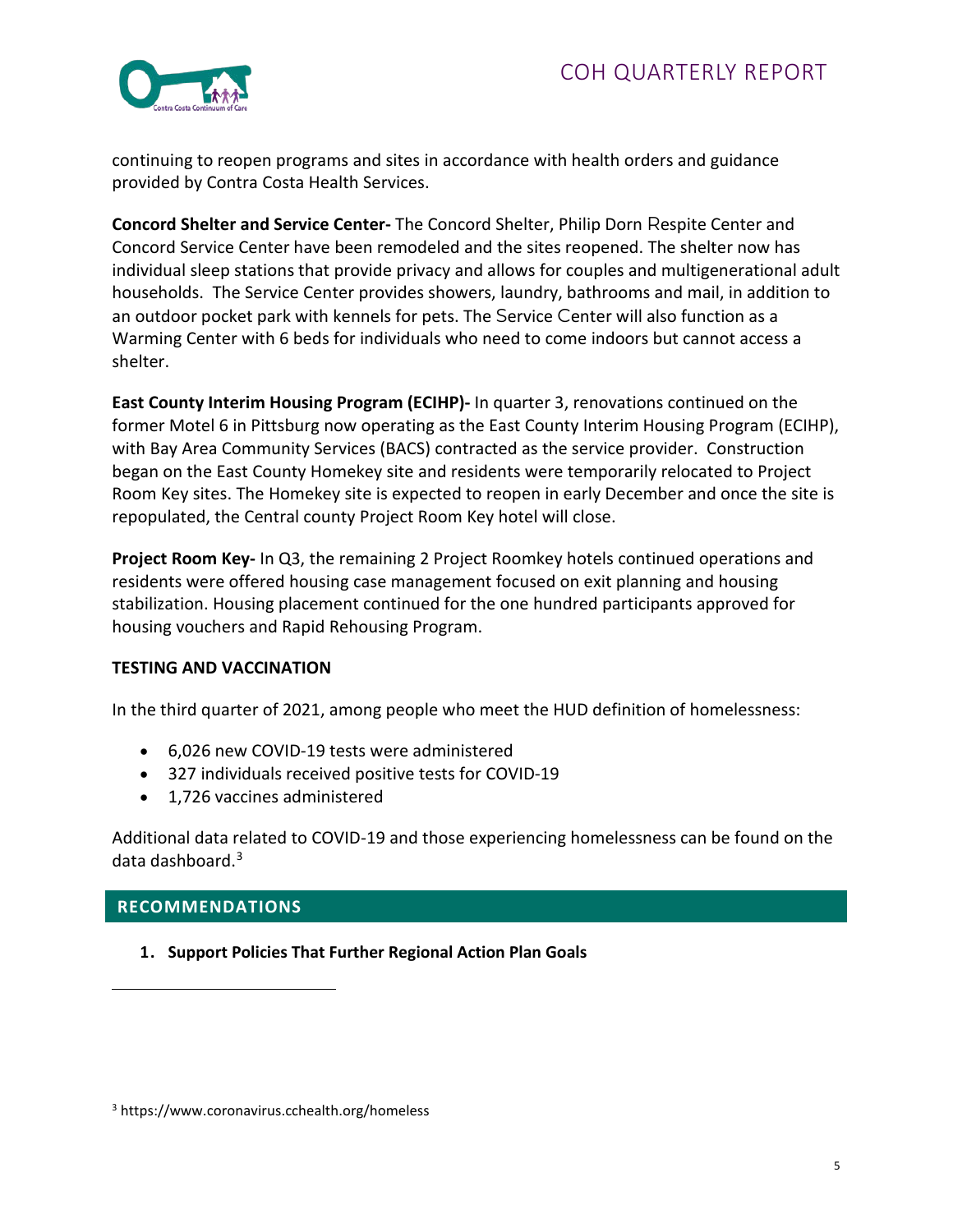

The COH is excited to support the Regional Action Plan goal to bring 75% of the unsheltered indoors by 2024 by improving existing systems & investing in the 1-2-4 system flow. In order for the CoC to reach this goal, the system will need to secure more ongoing funding for prevention and permanent housing interventions such as Permanent Supportive Housing.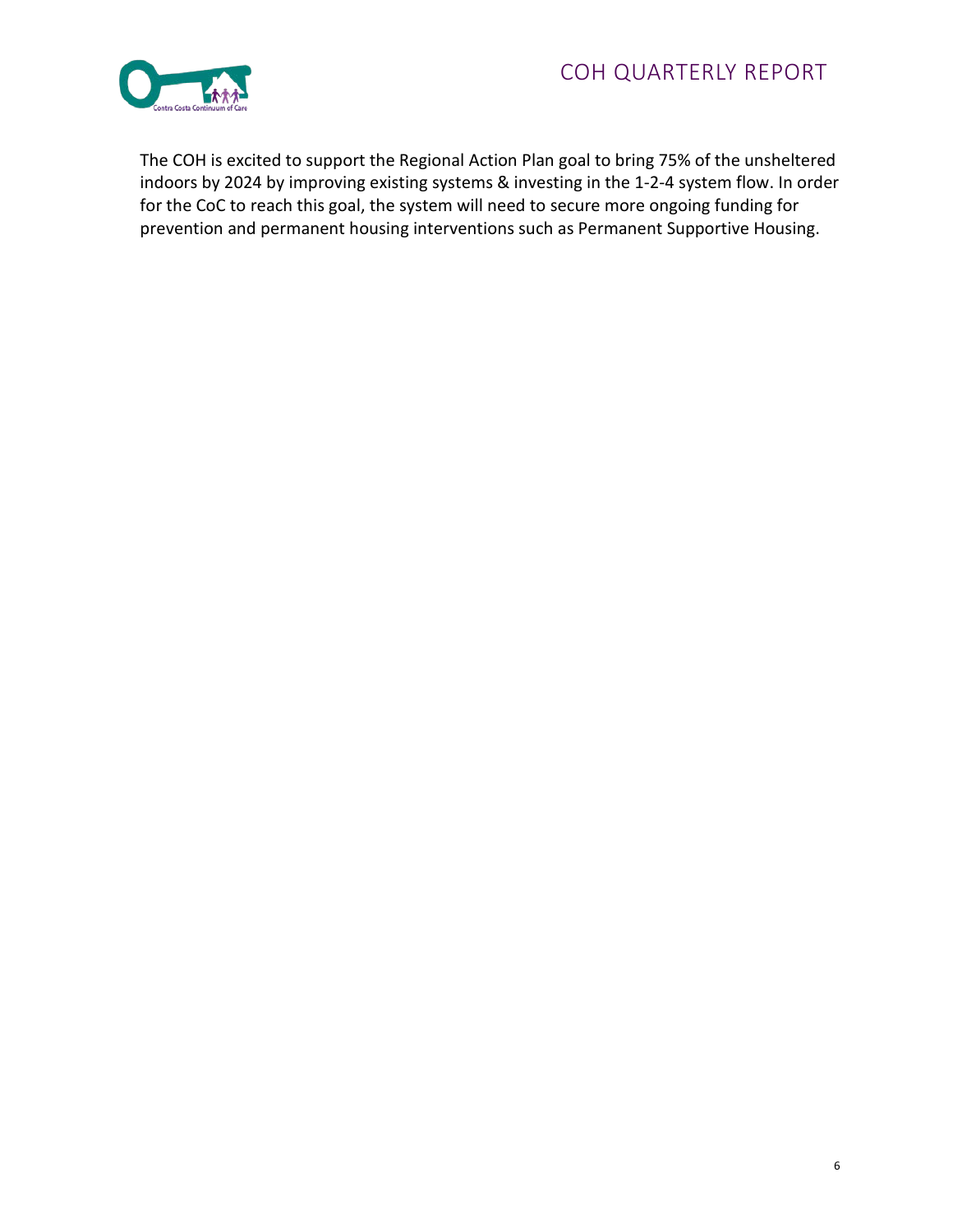

### **APPENDIX A**

# **CONTRA COSTA COUNTY HEALTH, HOUSING, AND HOMELESSNESS DATA SUMMARY**

### Description of the data:

- **What**: Program Utilization, Outcomes, and Consumer Demographics Summary
- **Who**: Contra Costa Continuum of Care (CoC) consumers
- **When**: July1, 2021 September 30, 2021 (Quarter Three)
- **Why**: Presentation to the Board of Supervisors

This summary includes high-level analyses of CoC consumers and households during the third quarter (Q3) of 2021 (July 1, 2021 to September 30, 2021), focusing on the following four indicators, including race and ethnicity demographics for each measure:



**Main Findings**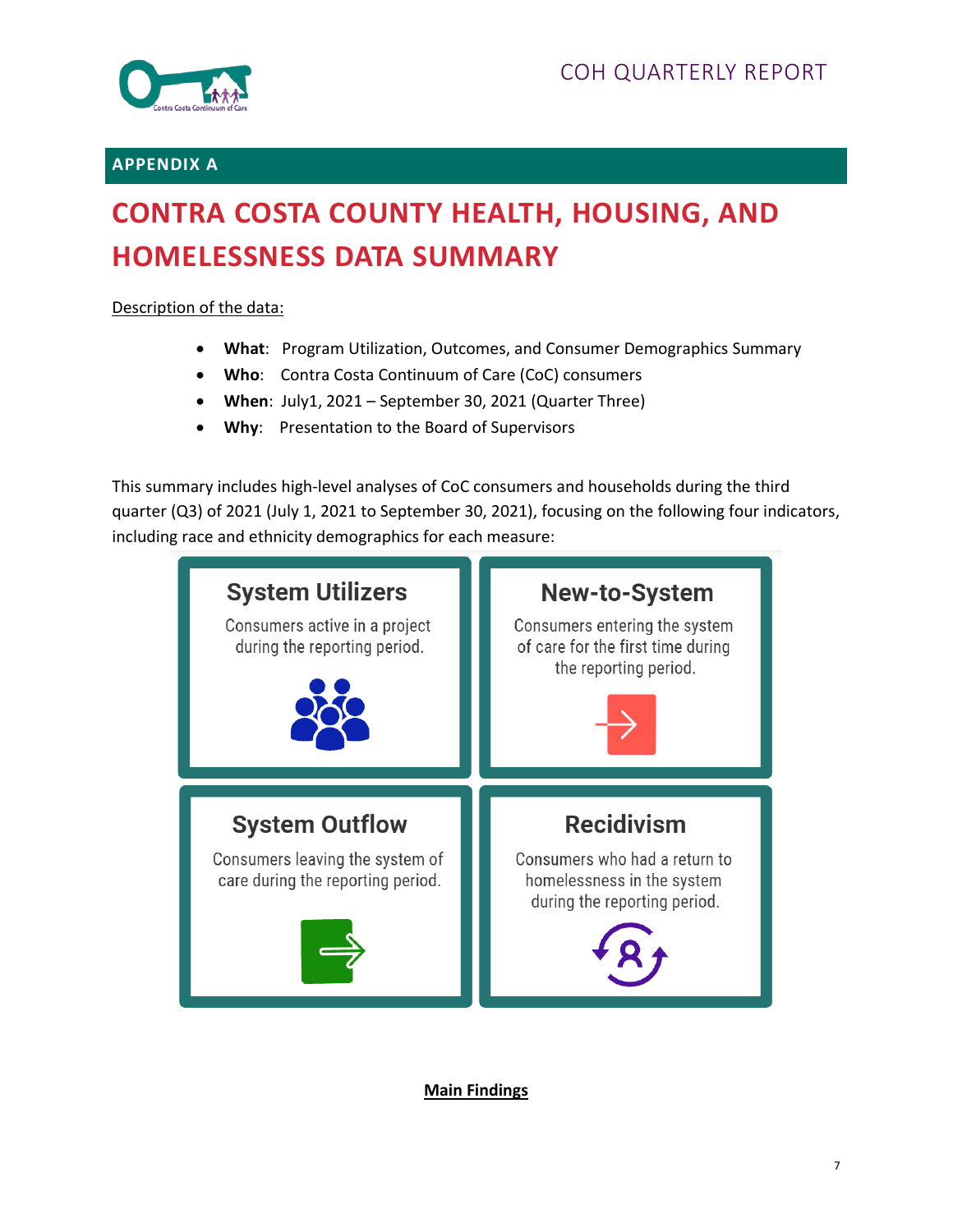

- System Utilizers
	- $\circ$  3,968 households (4,991 consumers) utilized the homelessness system of care during Q3 (Prevention and Diversion, Literally Homeless, and Permanent Housing programs<sup>[4](#page-7-0)</sup>).
	- o The majority of households were White (45%), followed closely by Black/African American/African (38%); 17% were Hispanic/Latin(a)(o)(x).
	- o 70% of all households accessed a Literally Homeless program.
- New-to-System
	- o 15% of all households served were new to the system (594 households).
	- o White and Black/African American/African households each made up 38% of households that were new-to-system. 24% were Hispanic/Latin(a)(o)(x).
	- o The majority of new-to-system households (83%) accessed a Literally Homeless program during Q3.
- **Exits from System** 
	- o 15% of all households served were categorized as "outflow" or exited the system of care (599 households).
	- o The majority of exiting households were White (44%), followed closely by Black/African American/African (36%); 21% were Hispanic/Latin(a)(o)(x).
	- o 35% of households exited to a Permanent destination.
	- o There were only four more households exiting the system of care (599 households) than newly entering the system of care (594 households) in Q3.
- Returns
	- o Small number of returning households (N=16) make the data vary widely from quarter to quarter.
	- o White households returned to homelessness at a higher rate than any other racial group of consumers (88% of returning households).
- Racial/Ethnic Comparisons
	- o The proportion of White households new-to-system and proportion of outflow were lower than White proportion of system utilizers, suggesting that White households have less movement in and out of the system of care than other populations.
	- $\circ$  The proportion of Hispanic/Latin(a)(o)(x) new-to-system and proportion of outflow were higher than their proportion of system utilizers, suggesting that Hispanic/Latin(a)(o)(x) move out in and out of the system of care faster than other populations.

<span id="page-7-0"></span><sup>4</sup> The Coordinated Entry project type is not included in this quarter's summary. Please see the Methods section for more details.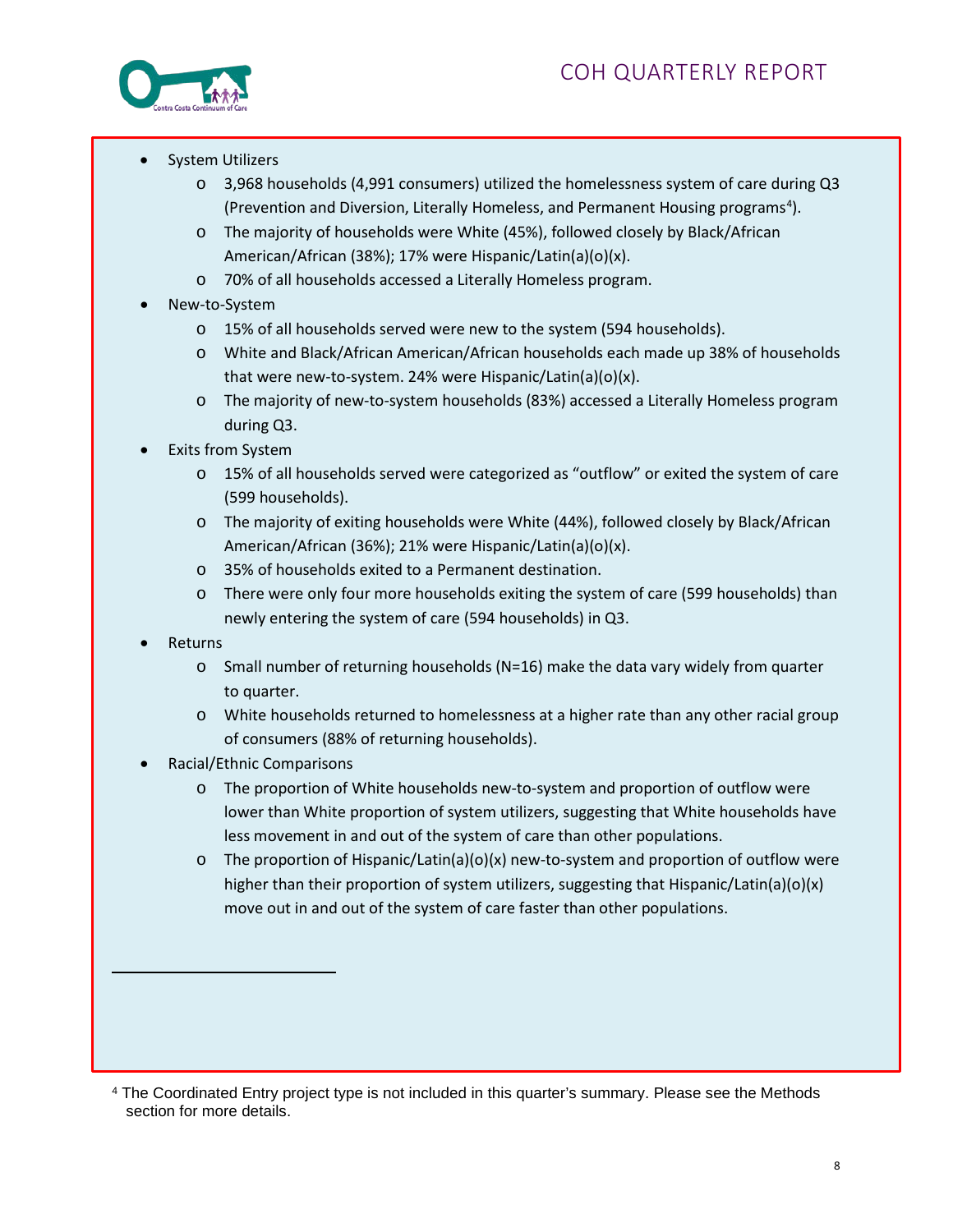

#### *System Utilizers*

3,968 households (4,991 consumers) had an active enrollment in a Continuum of Care (CoC) program during Quarter Three of 2021. This included all programs in the three intervention levels of service within Contra Costa County's Homelessness CoC (Prevention and Diversion, Literally Homeless, and Permanent Housing programs<sup>5</sup>). The number of consumers and households accessing programs at each intervention level is presented in Table 1. Of the total 3,968 household enrollments last quarter, 2,814 households (70%) accessed Literally Homeless programs, 916 households (23%) were enrolled in Permanent Housing programs, and 238 households (7%) utilized Prevention and Diversion programs.

| <b>Intervention Level</b>   | Number of<br><b>Consumers</b> | <b>Number of</b><br><b>Households</b> | $%$ of<br><b>Consumers</b> | $%$ of<br><b>Households</b> |
|-----------------------------|-------------------------------|---------------------------------------|----------------------------|-----------------------------|
| <b>Prevention/Diversion</b> | 337                           | 238                                   | 6%                         | 7%                          |
| <b>Literally Homeless</b>   | 3,493                         | 2,814                                 | 71%                        | 70%                         |
| <b>Permanent Housing</b>    | 1,162                         | 916                                   | 23%                        | 23%                         |
| <b>Total Deduplicated</b>   | 4,991                         | 3.968                                 | 100%                       | 100%                        |

*Table 1. Household System Utilization by Intervention Level*

White households were the largest racial group accessing the system of care (making up 45% of households in the CoC); followed by Black/African American (38%). All other racial groups made up 7% or less of the CoC (Table 2).

| <b>Race of All Consumers</b>               | <b>Number of</b> | <b>Number of</b>  | $%$ of           | $%$ of            |
|--------------------------------------------|------------------|-------------------|------------------|-------------------|
|                                            | <b>Consumers</b> | <b>Households</b> | <b>Consumers</b> | <b>Households</b> |
| <b>White</b>                               | 2,149            | 1,794             | 43%              | 45%               |
| <b>Black, African American, or African</b> | 1,906            | 1,490             | 38%              | 38%               |
| American Indian, Alaska Native, or         | 376              | 284               | 8%               | 7%                |
| Indigenous                                 |                  |                   |                  |                   |
| <b>Multi-Racial</b>                        | 282              | 176               | 6%               | 4%                |
| <b>Asian or Asian American</b>             | 101              | 75                | 2%               | 2%                |
| <b>Native Hawaiian or Pacific Islander</b> | 77               | 55                | 2%               | 1%                |
| <b>Missing</b>                             | 98               | 84                | 2%               | 2%                |
| <b>Total Deduplicated</b>                  | 4,991            | 3,968             | 100%             | 100%              |

<span id="page-8-0"></span><sup>5</sup> A detailed description of each program type category is provided in the Methods section of this summary.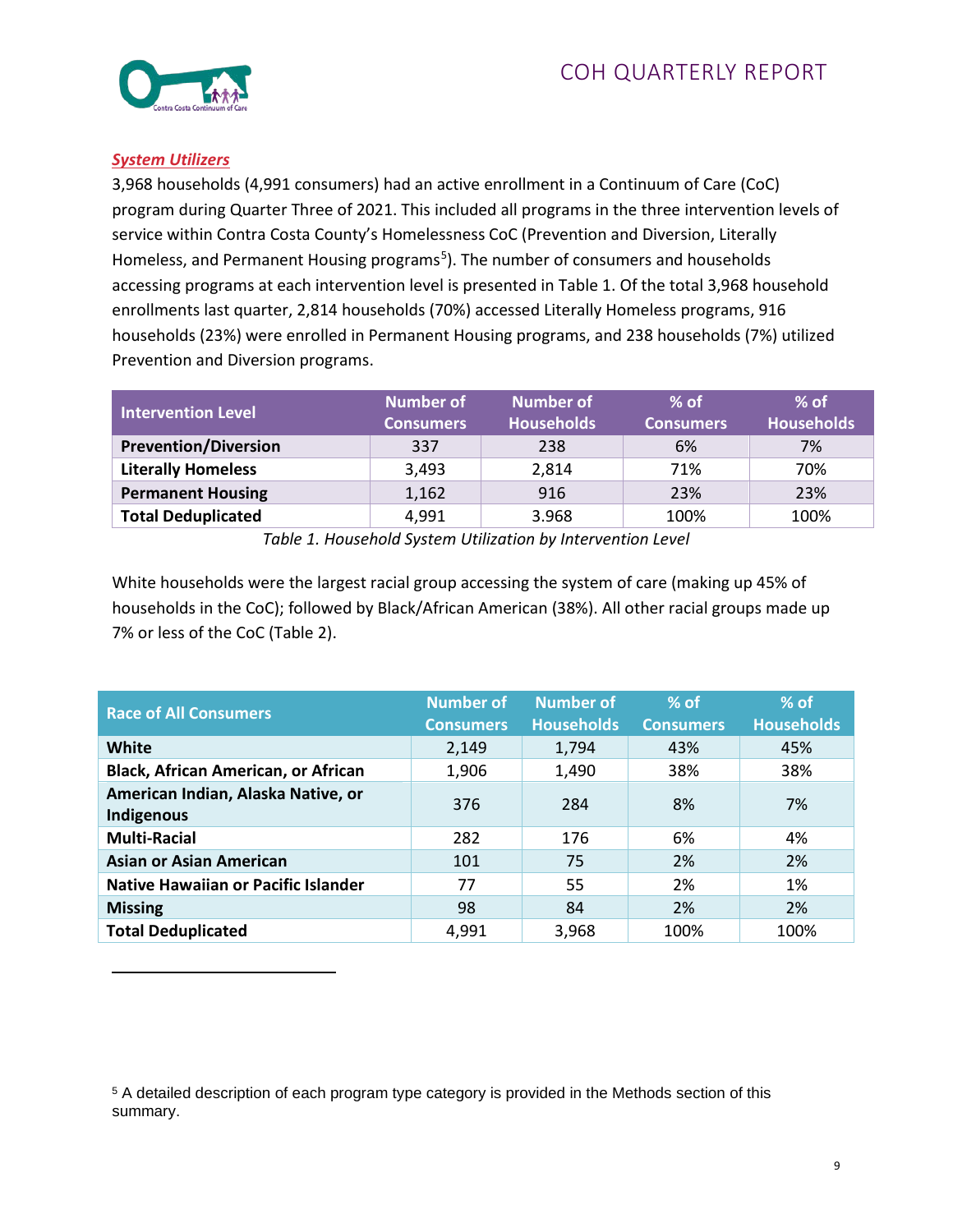

# *Table 2. Race Breakdown by Unique Consumers and Households*

Non-Hispanic/Latin(a)(o)(x) made up 81% of the CoC; 17% were Hispanic/Latin(a)(o)(x), (Table 3).

| <b>Ethnicity of All Consumers</b> | <b>Number of</b><br><b>Consumers</b> | <b>Number of</b><br><b>Households</b> | $%$ of<br><b>Consumers</b> | $%$ of<br><b>Households</b> |
|-----------------------------------|--------------------------------------|---------------------------------------|----------------------------|-----------------------------|
| Non-Hispanic/Non-Latin(a)(o)(x)   | 3,929                                | 3,215                                 | 79%                        | 81%                         |
| Hispanic/Latin(a)(o)(x)           | 967                                  | 668                                   | 19%                        | 17%                         |
| <b>Missing</b>                    | 395                                  | 85                                    | 2%                         | 2%                          |
| <b>Total Deduplicated</b>         | 4,991                                | 3,968                                 | 100%                       | 100%                        |

*Table 3. Ethnicity Breakdown by Unique Consumers and Households*

#### *New-to-System*

594 households (with 813 unique consumers), or 15% of all households served during Q3, enrolled into the system of care for the first time ever during the report period. This includes new enrollments into a program within the Prevention and Diversion, Literally Homeless, or Permanent Housing intervention levels. The breakdown of program utilization by intervention level is shown in Table 4. Of the 594 new households entering the system in Q3, 97 (16%) entered Prevention and Diversion programs, 493 (83%) entered Literally Homeless programs, and 4 households (1%) entered Permanent Housing programs.

| <b>Intervention Level</b>       | <b>Consumers</b> | Number of Number of<br><b>Households</b> | $%$ of<br><b>Consumers</b> | $%$ of<br><b>Households</b> |
|---------------------------------|------------------|------------------------------------------|----------------------------|-----------------------------|
| <b>Prevention and Diversion</b> | 144              | 97                                       | 18%                        | 16%                         |
| <b>Literally Homeless</b>       | 664              | 493                                      | 82%                        | 83%                         |
| <b>Permanent Housing</b>        | 5                | 4                                        | 1%                         | 1%                          |
| <b>Total (unduplicated)</b>     | 813              | 594                                      | 100%                       | 100%                        |

*Table 4: Household Inflow by Program Type*

Both White and Black/African American households made up 38% of the households that were new-to-system followed by American Indian/Alaska Native/Indigenous (11%, Table 5).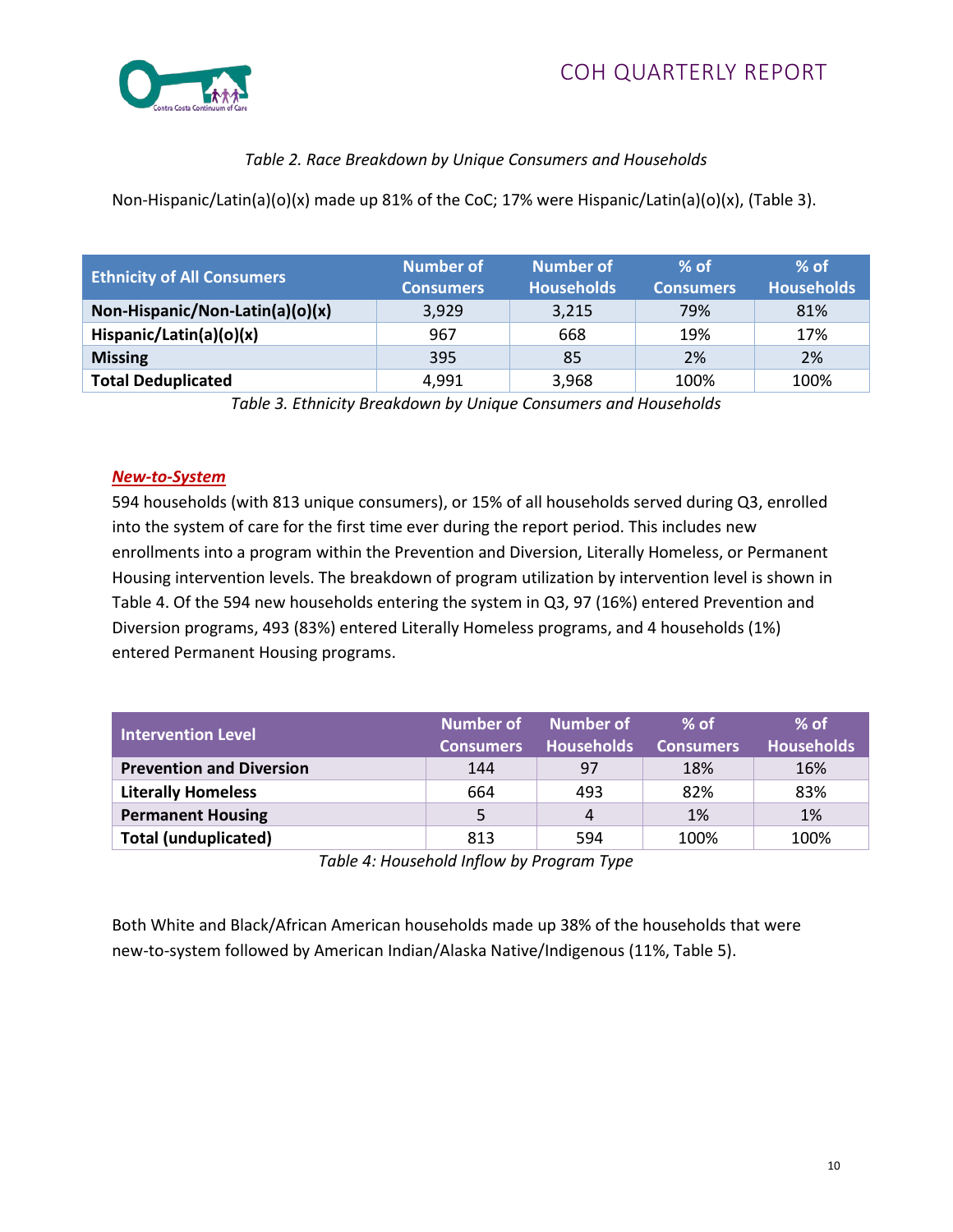

| <b>Race of All Consumers</b>                     | <b>Number of</b><br><b>Consumers</b> | <b>Number of</b><br><b>Households</b> | $%$ of<br><b>Consumers</b> | $%$ of<br><b>Households</b> |
|--------------------------------------------------|--------------------------------------|---------------------------------------|----------------------------|-----------------------------|
| White                                            | 292                                  | 226                                   | 36%                        | 38%                         |
| <b>Black, African American, or African</b>       | 323                                  | 227                                   | 40%                        | 38%                         |
| American Indian, Alaska Native, or<br>Indigenous | 89                                   | 65                                    | 11%                        | 11%                         |
| <b>Multi-Racial</b>                              | 36                                   | 24                                    | 4%                         | 4%                          |
| <b>Asian or Asian American</b>                   | 20                                   | 9                                     | 2%                         | 1%                          |
| <b>Native Hawaiian or Pacific Islander</b>       | 10                                   | 8                                     | 1%                         | 1%                          |
| <b>Missing</b>                                   | 43                                   | 35                                    | 5%                         | 6%                          |
| <b>Total Deduplicated</b>                        | 815                                  | 601                                   | 100%                       | 100%                        |

*Table 5: Race Breakdown of Consumers New to System of Care*

Non-Hispanic/Latin(a)(o)(x) made up 72% of the CoC; 24% were Hispanic/Latin(a)(o)(x), (Table 3). The proportion of Hispanic/Latin(a)(o)(x) that made up new-to-system (24%) was higher than the proportion of Hispanic/Latin(a)(o)(x) of system utilizers (17%).

| <b>Ethnicity of All Consumers</b> | Number of<br><b>Consumers</b> | Number of<br><b>Households</b> | $%$ of<br><b>Consumers</b> | $%$ of<br><b>Households</b> |
|-----------------------------------|-------------------------------|--------------------------------|----------------------------|-----------------------------|
| Non-Hispanic/Non-Latin(a)(o)(x)   | 585                           | 428                            | 72%                        | 72%                         |
| Hispanic/Latin(a)(o)(x)           | 200                           | 141                            | 25%                        | 24%                         |
| <b>Missing</b>                    | 28                            | 25                             | 3%                         | 4%                          |
| <b>Total Deduplicated</b>         | 813                           | 594                            | 100%                       | 100%                        |

*Table 6: Ethnicity Breakdown of Consumers New to System of Care*

#### *System Outflow*

599 households (819 consumers), or 15% of active consumers during Q3, exited the system of care and did not reenroll into another program by the end of the reporting period. The exit destinations of consumers leaving the system of care, according to their final exit, are shown in Table 7. Exit destination categories include Temporary settings (emergency shelters not in the HMIS, hospital, jail, staying with friends or family temporarily), Permanent settings (subsidized housing with a move-in date, moving into own unit/house, staying with friends or family permanently, nursing home), Unsheltered Destination (last destination recorded was a place not meant for habitation), and Other (consumer deceased or destination unknown).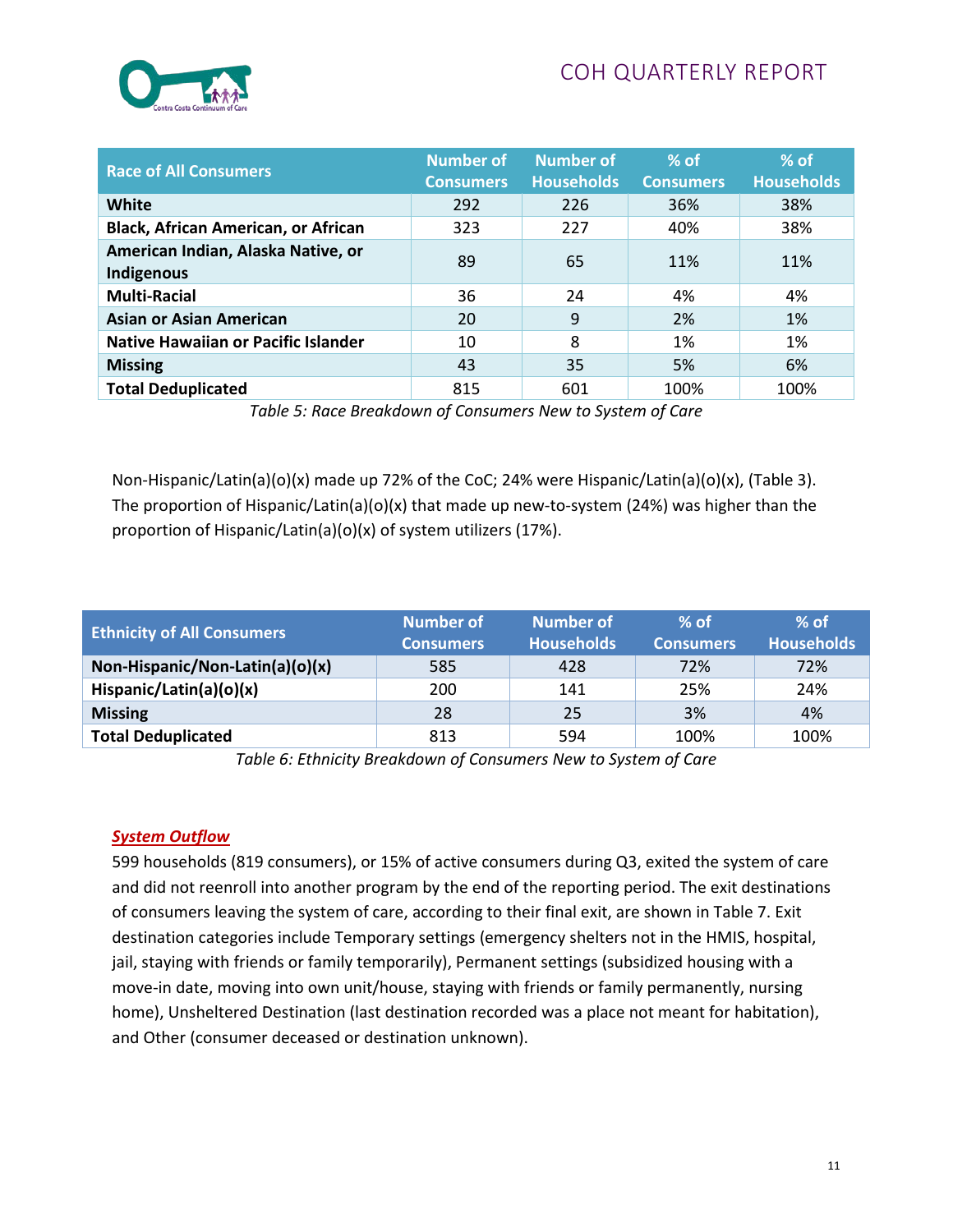

209 households (365 consumers), or 35% of all household system leavers, exited to a Permanent exit destination in Quarter Three. Another 48% of households exited to an Other/Unknown destination, 12% to a Temporary destination, and 5% to an Unsheltered exit destination.

| <b>Exit Destination Category</b> | Number of<br><b>Consumers</b> | Number of<br><b>Households</b> | l% of ⊦<br><b>Consumers</b> | $%$ of<br><b>Households</b> |
|----------------------------------|-------------------------------|--------------------------------|-----------------------------|-----------------------------|
| <b>Temporary</b>                 | 102                           | 73                             | 12%                         | 12%                         |
| Permanent                        | 365                           | 209                            | 45%                         | 35%                         |
| <b>Unsheltered</b>               | 37                            | 32                             | 5%                          | 5%                          |
| Other/Unknown                    | 315                           | 285                            | 38%                         | 48%                         |
| <b>Total Deduplicated</b>        | 819                           | 599                            | 100%                        | 100%                        |

#### *Table 7: Exit Destinations of Consumers Leaving the System of Care*

White households were the largest racial group making up system outflow (44% of households exiting the system of care); followed by Black/African American (36%). All other racial groups made up 7% or less of system outflow (Table 8).

| <b>Race of All Consumers</b>                     | Number of<br><b>Consumers</b> | <b>Number of</b><br><b>Households</b> | $%$ of<br><b>Consumers</b> | $%$ of<br><b>Households</b> |
|--------------------------------------------------|-------------------------------|---------------------------------------|----------------------------|-----------------------------|
| <b>White</b>                                     | 329                           | 265                                   | 40%                        | 44%                         |
| <b>Black, African American, or African</b>       | 320                           | 213                                   | 39%                        | 36%                         |
| American Indian, Alaska Native, or<br>Indigenous | 58                            | 44                                    | 7%                         | 7%                          |
| <b>Multi-Racial</b>                              | 49                            | 31                                    | 6%                         | 5%                          |
| <b>Asian or Asian American</b>                   | 30                            | 20                                    | 4%                         | 3%                          |
| <b>Native Hawaiian or Pacific Islander</b>       | 8                             | 5                                     | 1%                         | 1%                          |
| <b>Missing</b>                                   | 25                            | 19                                    | 3%                         | 3%                          |
| <b>Total Deduplicated</b>                        | 819                           | 599                                   | 100%                       | 100%                        |

*Table 8: Race Breakdown of Consumers Exiting the System of Care*

Non-Hispanic/Latin(a)(o)(x) made up 76% of the system outflow (76% of exiting households); 21% were Hispanic/Latin(a)(o)(x), (Table 9). Hispanic/Latin(a)(o)(x) made up a greater proportion of exits from the CoC (21%) than system utilizers (17%).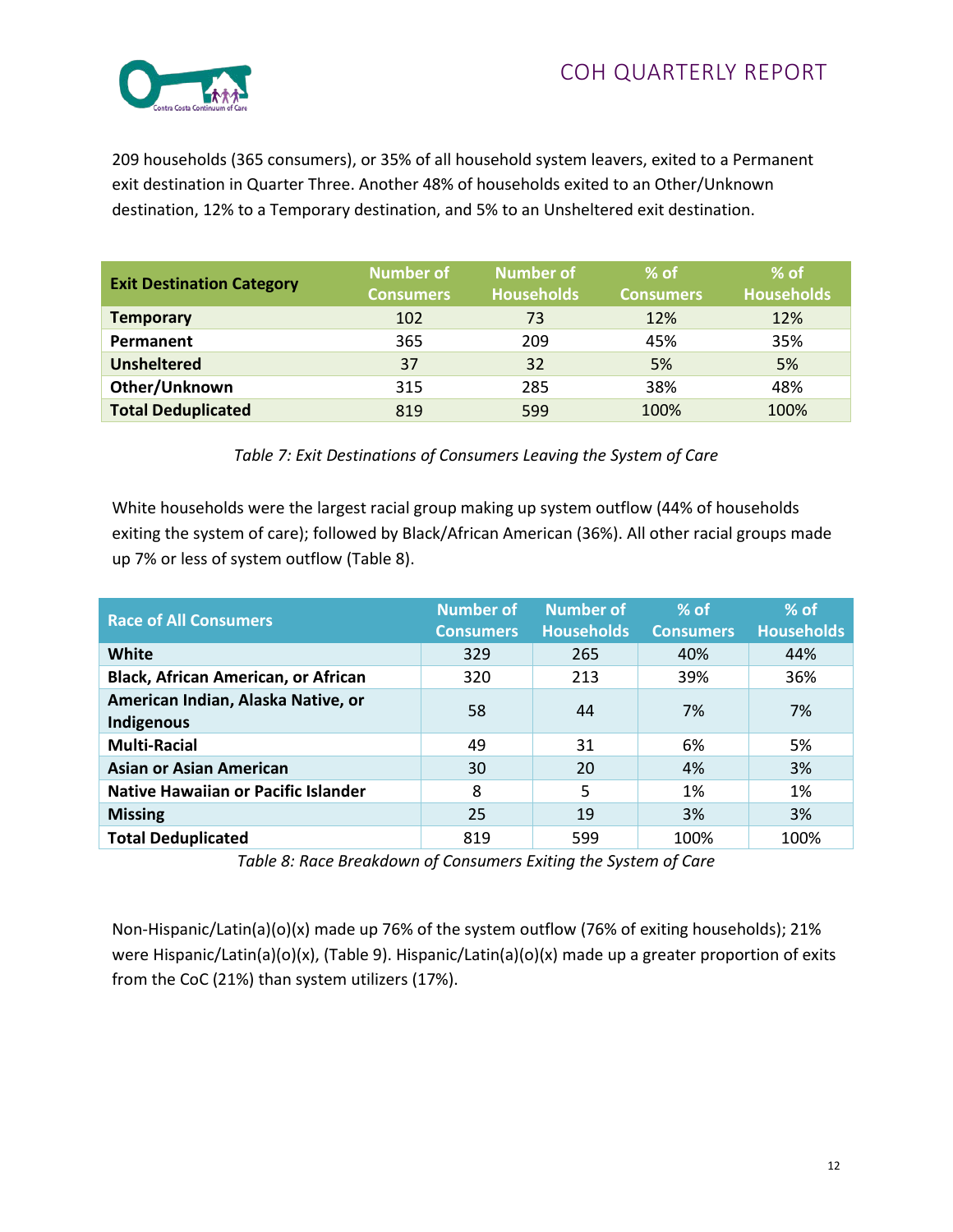

| <b>Ethnicity of All Consumers</b> | Number of<br><b>Consumers</b> | <b>Number of</b><br><b>Households</b> | $%$ of<br><b>Consumers</b> | $%$ of<br>Households <sup>1</sup> |
|-----------------------------------|-------------------------------|---------------------------------------|----------------------------|-----------------------------------|
| Non-Hispanic/Non-Latin(a)(o)(x)   | 611                           | 457                                   | 75%                        | 76%                               |
| Hispanic/Latin(a)(o)(x)           | 186                           | 124                                   | 23%                        | 21%                               |
| <b>Missing</b>                    | 22                            | 18                                    | 3%                         | 3%                                |
| <b>Total Deduplicated</b>         | 819                           | 599                                   | 100%                       | 100%                              |

*Table 9: Ethnicity Breakdown of Consumers Exiting the System of Care*

#### *Recidivism*

16 households (21 consumers) returned as literally homeless to the CoC in Q3 of 2021. A return as literally homeless included anyone who enrolled in a Literally Homeless program within two years from their last exit to a Permanent destination.

Because the number of people/households returning each quarter is small, proportions of returns by race and ethnicity will be more pronounced and will fluctuate significantly each quarter. Please keep this in mind as conclusions are drawn potentially indicating disparities. Annual data will be analyzed at the final quarter to check on the stability of any disparities identified across quarters.

White households made up a greater proportion of people returning to the system (88%) and Asian/Asian Americans made up 12%. No other racial groups returned to the crisis response from a previous permanent housing exit (Table 10). Again, these numbers are too low to draw comparisons to other data in this report.

| <b>Race of All Consumers</b>               | <b>Number of</b><br><b>Consumers</b> | <b>Number of</b><br><b>Households</b> | $%$ of<br><b>Consumers</b> | $%$ of<br><b>Households</b> |
|--------------------------------------------|--------------------------------------|---------------------------------------|----------------------------|-----------------------------|
| White                                      | 18                                   | 14                                    | 82%                        | 88%                         |
| <b>Black, African American, or African</b> | 0                                    | 0                                     | 0%                         | 0%                          |
| American Indian, Alaska Native, or         |                                      |                                       |                            |                             |
| Indigenous                                 | 0                                    | $\Omega$                              | 0%                         | 0%                          |
| <b>Multi-Racial</b>                        | 0                                    | 0                                     | 0%                         | 0%                          |
| <b>Asian or Asian American</b>             |                                      | $\overline{2}$                        | 10%                        | 12%                         |
| <b>Native Hawaiian or Pacific Islander</b> |                                      | $0*$                                  | 4%                         | 0%                          |
| <b>Missing</b>                             |                                      | $0*$                                  | 4%                         | 0%                          |
| <b>Total Deduplicated</b>                  | 21                                   | 16                                    | 100%                       | 100%                        |

\*Household data is based on the HoH. Asian or Asian American and Native Hawaiian or Pacific Islander each had one consumer who returned, but not reflected as a household. Those consumers were dependents and not counted as a household.

*Table 10: Race Breakdown of Consumers Returning to System of Care*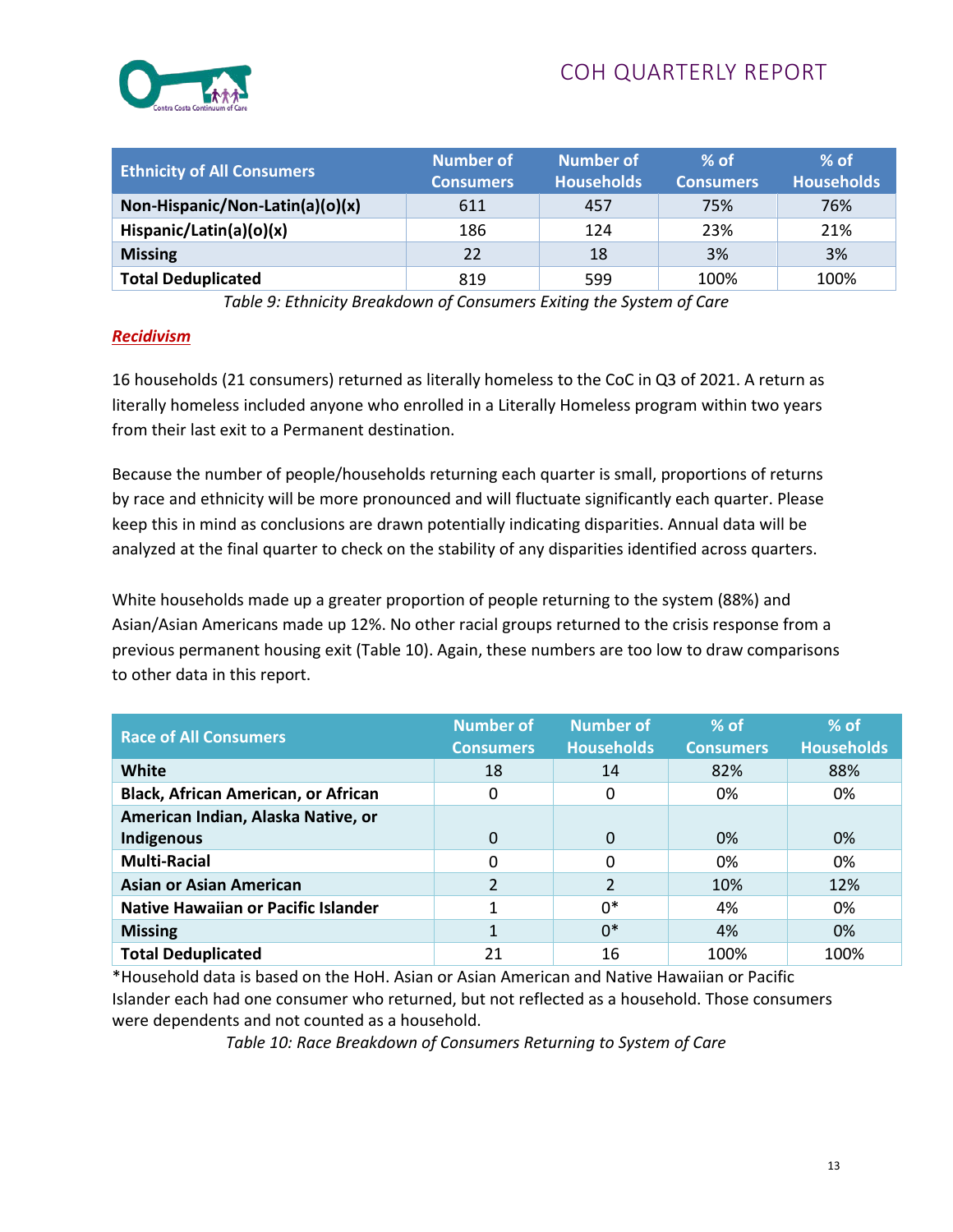

Non-Hispanic/Latin(a)(o)(x) made up 81% of the system returners (13 households); 19% were Hispanic/Latin(a)(o)(x), (Table 11).

| <b>Ethnicity of All Consumers</b> | <b>Number of</b><br><b>Consumers</b> ' | <b>Number of</b><br><b>Households</b> | $%$ of<br><b>Consumers</b> | $%$ of<br><b>Households</b> |
|-----------------------------------|----------------------------------------|---------------------------------------|----------------------------|-----------------------------|
| Non-Hispanic/Non-Latin(a)(o)(x)   | 17                                     | 13                                    | 81%                        | 81%                         |
| Hispanic/Latin(a)(o)(x)           | 4                                      |                                       | 19%                        | 19%                         |
| <b>Missing</b>                    | 0                                      | 0                                     | 0%                         | 0%                          |
| <b>Total Deduplicated</b>         | 21                                     | 16                                    | 100%                       | 100%                        |

*Table 11: Ethnicity Breakdown of Consumers Returning to System of Care*

# *New-to-System and Outflow by Race/Ethnicity*

Summarizing the Quarter Three findings presented above, the system of care was comprised of 3,968 households: 594 households (813 consumers) were new to the system, 599 households (819 consumers) left the system, and 16 households (21 consumers) returned within two years from an exit to a stably housed destination (Figure 1).



# Overview of System Utilization (Households)

#### *Figure 1: Overview of System Utilization Unique Households)*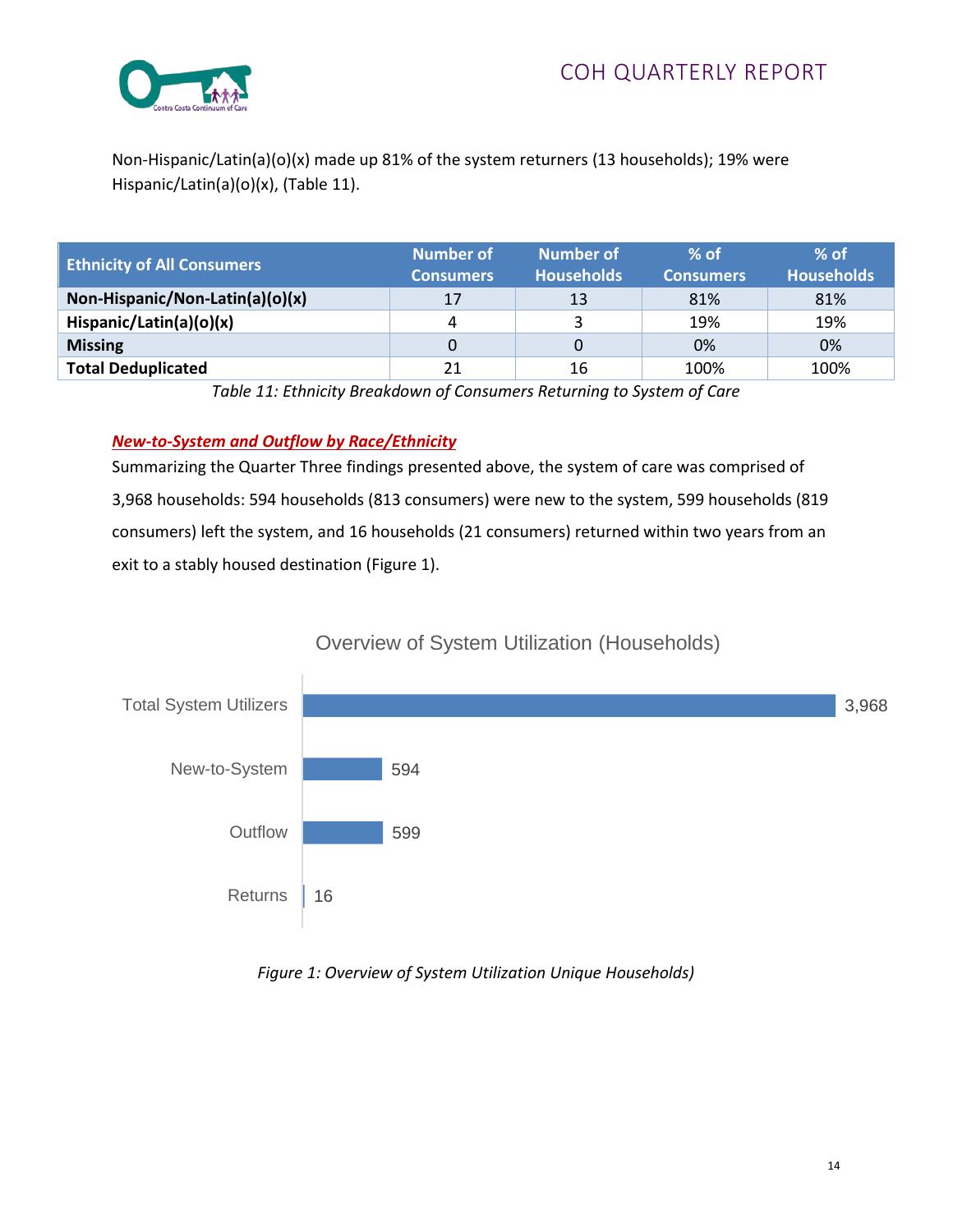# COH QUARTERLY REPORT



There are differences by race and ethnicity for system utilizers, new-to-system, outflow, and returns to the homelessness system of care (Figure 2):

- White households made up 45% of system utilizers, 38% of new-to-system, 44% of outflow, and 88% of returns. This percent of new-to-system than system utilizers and exits/outflow suggests that White households had more people who remain in the system for longer periods of time than other racial/ethnic groups. The very few number of households that return to the system within the reporting preriod make inferences about the data inconclusive.
- Black/African American households made up 38% of system utuilzers, 38% of new-tosystem, 36% of outflow, and 0% of returns. There were no differences across the system categories.
- American Indian/Alaska Native/Indigenous made up 7% of system utilizers, 11% of new-tosystem, 7% of outflow, and 0% of returns. They had higher rates of new-to-system than system utilization.
- People with Multiple Races made up 4% of system utilizers, 4% of new-to-system, 5% of outflow, and 0% of returns. There were no differences across the system categories.
- Asian/Asian American households made up 2% of system utilizers, 1% of new-to-system, 3% of outflow, and 12% of returns. The low number of households that return to the system make inferences about the data inconclusive.
- Native Hawaiian/Pacific Islander households made up 1% of system utilzers, 1% of new-tosystem, 1% of outflow, and 0% of returns. There were no differences across the system categories.
- Hispanic/Latin(a)(o)(x) households made up 17% of system utilizers, 24% of new-to-system, 21% of outflow, and 19% of returns. The higher proportion of new-to-system and outflow than system utilizers suggest that this population moves in and out of the system faster than other racial/ethnic groups.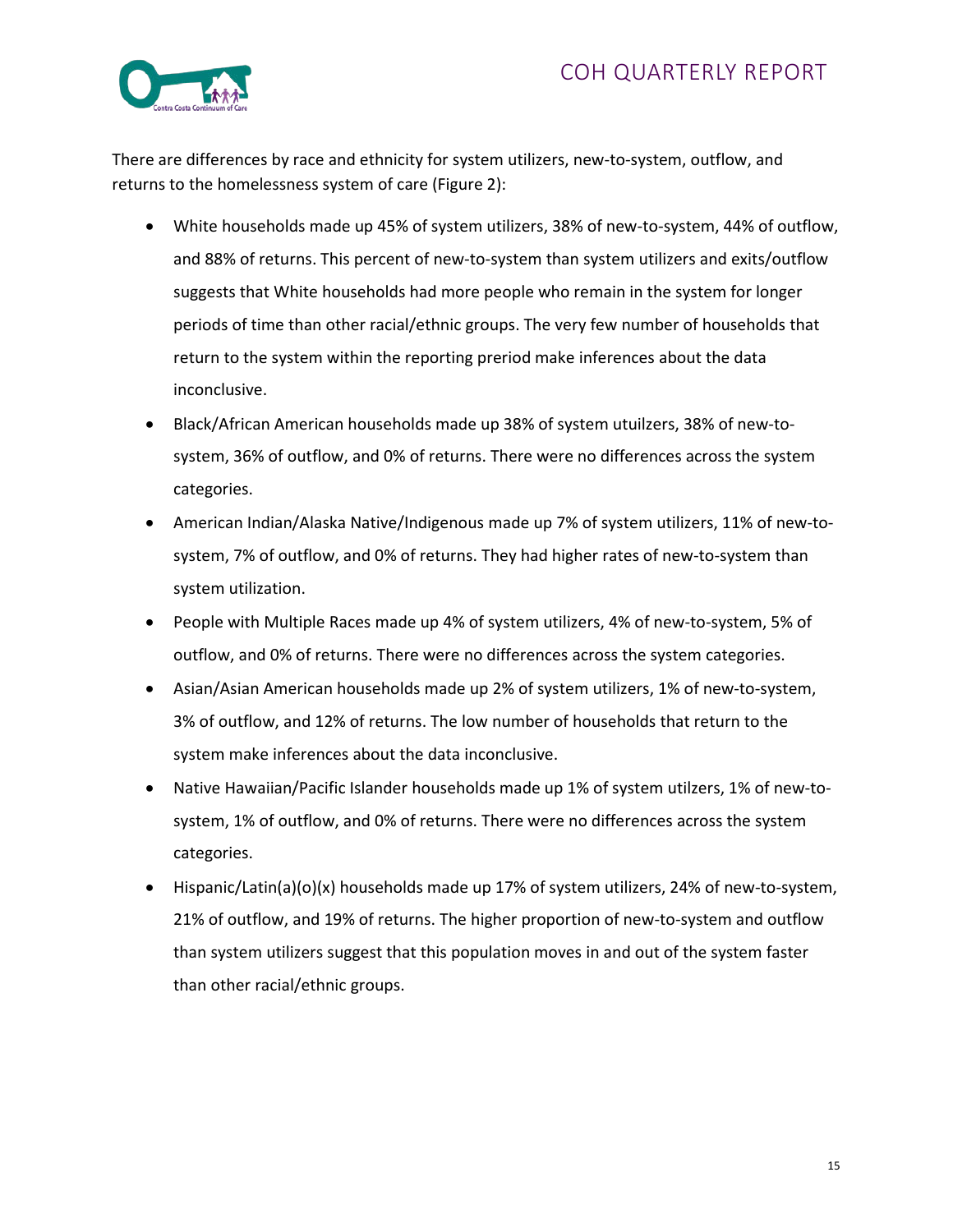



# Race and Ethnicity Across User Types (Households)

*Figure 2: System Utilization by Race & Ethnicity*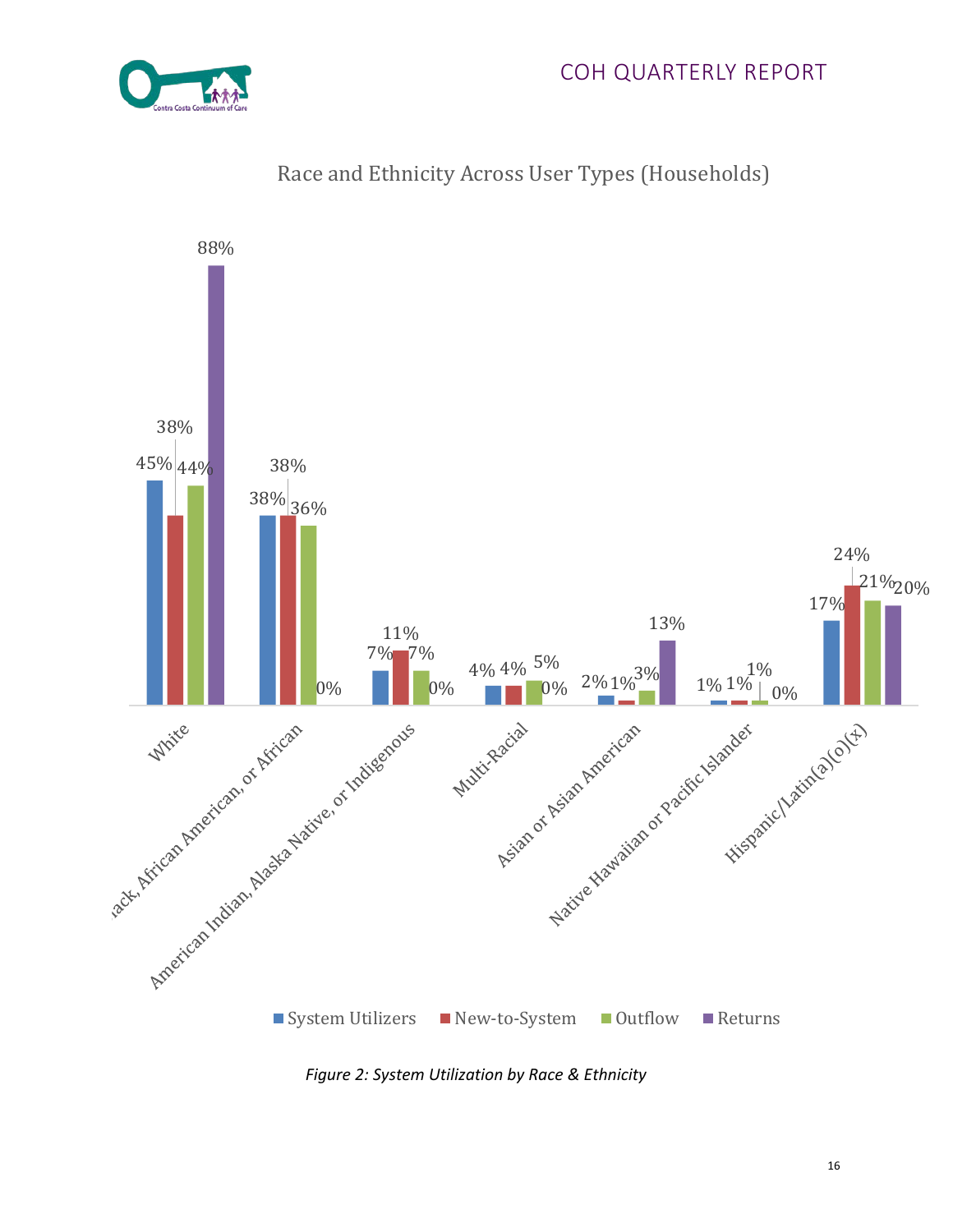

#### *Methods & Definitions* **Data Quality & Analysis**

• As the methodology to pull and analyze the BOS quarterly data continues to be refined and improved, we recommend not drawing conclusions based on previous BOS quarter data. We will provide an annual report summarizing all quarters in early 2022 that will provide insight on these four primary indicators over an annual basis. Further, the HMIS is a live and shared database; numbers are potentially subject to minor fluctuations at any given time, should the report be rerun for the same time period. This could be due to retroactive data entry or data clean-up work.

# **Head of Household (HoH)**

- The Head of Household (HoH) is one member of a household to whom all other household members can be associated. A household can be a single individual or a group of persons who apply together to a continuum project for assistance and who live together in one dwelling unit, or, for persons who are not housed, who would live together in one dwelling unit if they were housed. For the purpose of this report, the demographic data of the HoH represents the entire household.
- Sometimes consumers enroll in a program with a household and enroll in another program as a single adult. They are reflected in both the household count and the consumer count.
- Household data is determined by the HoH, including demographics such as race and ethnicity.

# **Race Definitions (as defined by the Department of Housing and Urban Development)**

- American Indian, Alaska Native, or Indigenous: A person having origins to any of the indigenous peoples of North and South America, including Central America.
- Asian or Asian American: A person having origins of Asian descent, including but not limited to Chinese, Indian, Japanese, Korean, Pakistani, Vietnamese, or another representative nation/region.
- Black, African American, or African: A person having origins to any of the Black racial groups of Africa, including Afro-Caribbean.
- Native Hawaiian or Pacific Islander: A person having origins in any of the indigenous peoples of Hawaii, Guam, Samoa, or another Pacific Island.
- Multi-Racial: A person who identifies as more than one race.
- White: A person having origins in any of the original peoples of Europe, the Middle East, or North Africa.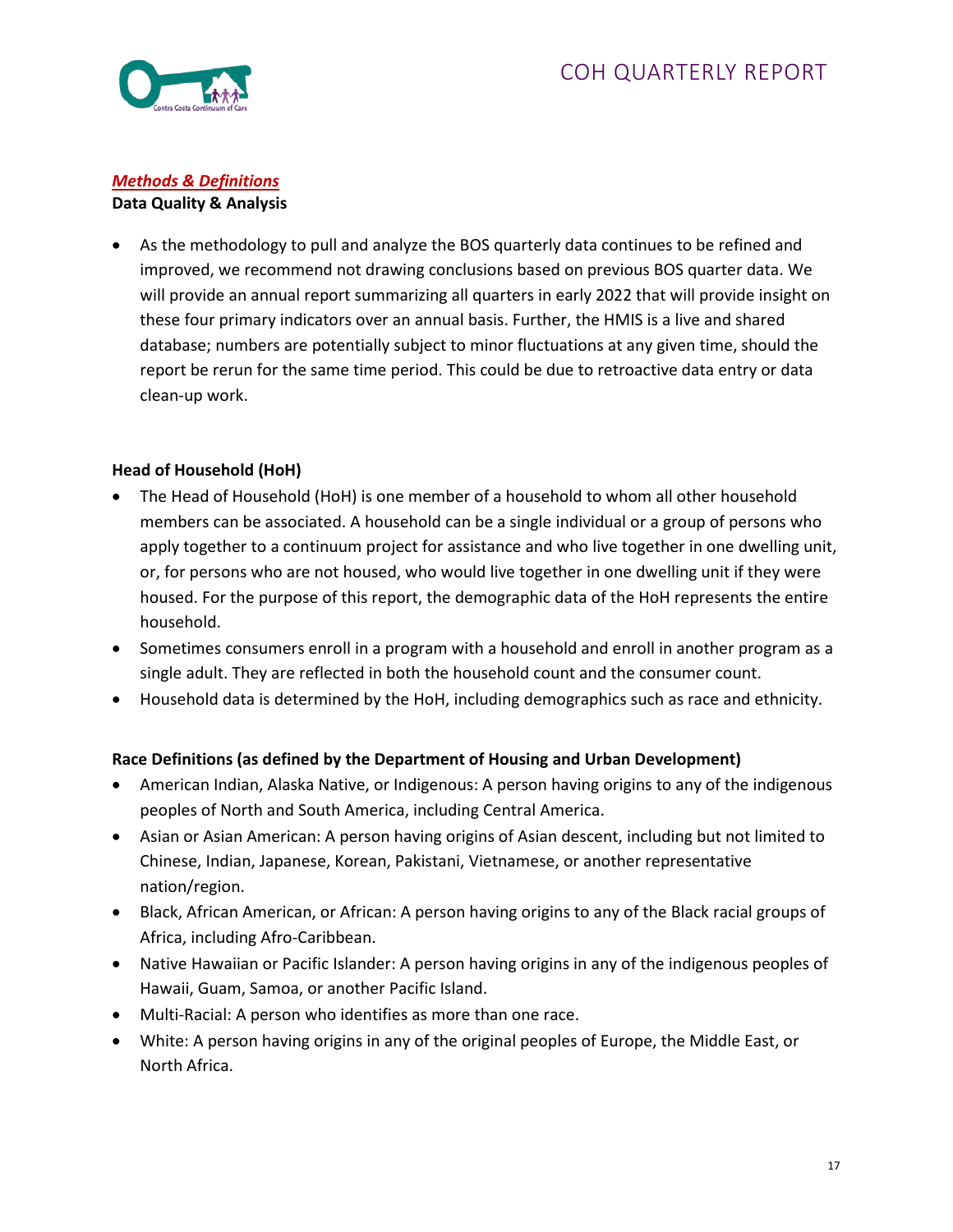

#### **Ethnicity**

• Hispanic/Latin(a)(o)(x): A person of Central American, Latin American, or South American origin, separate from race.

#### **Deduplication Strategies—intervention levels, outflow, new-to-system, returners**

• Consumers and households may enter multiple programs within the same intervention level, or even across intervention levels, resulting in multiple enrollments over the course of a report period. This requires manually removing duplicate enrollments. When removing duplicate enrollments across intervention levels, we chose enrollments in Literally Homeless over Prevention and Diversion or Permanent Supportive Housing. For the outflow, new-to-system, and return analyses, the order of deduplication did not impact the results as we simply needed to know the number of consumers/households.

#### **Intervention Levels**

- Intervention Levels included in this report are 1) Prevention and Diversion, 2) Literally Homeless, and 3) Permanent Housing. Coordinated Entry has been excluded from this analysis due to pending system wide decisions around inclusion/exclusion criteria, as well as data completion concerns. The system utilization numbers in this report will be noticeably lower compared to Quarter 1, which did include Coordinated Entry program data.
	- o Prevention and Diversion:
		- An enrollment into a Homeless Prevention or Diversion program
	- o Literally Homeless:
		- An enrollment in Emergency Shelter, Transitional Housing, or Street Outreach
		- An enrollment in a Services Only project with no move-in date recorded, and with a housing status not equal to "stably housed"
		- Rapid Rehousing or Permanent Supportive Housing if the household does not have a move-in date
	- o Permanent Housing:
		- An enrollment in Rapid Rehousing or Permanent Supportive Housing with a move-in date
		- An enrollment in Street Outreach or Services Only project while stably housed, according to the housing status question

#### **Exit Destination Categories**

- The specific exit destinations that fall under each category are listed below:
	- o Temporary: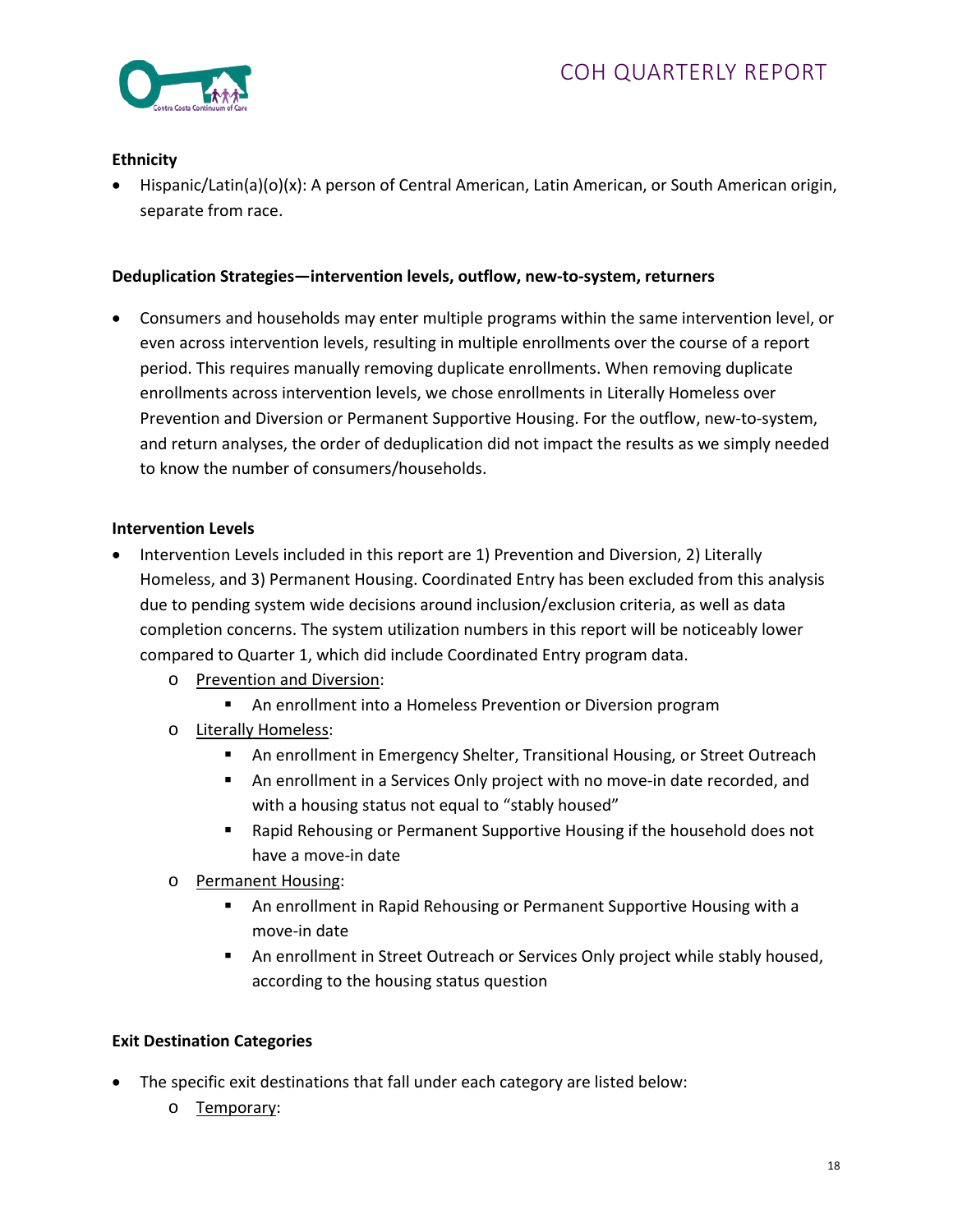

- **EXECT** Emergency shelter not in HMIS, including hotel or motel paid for with emergency shelter voucher, or RHY-funded Host Home shelter, Hospital or other residential non-psychiatric medical facility, Host Home (non-crisis), Hotel or motel paid for without emergency shelter voucher, Moved from one HOPWA funded project to HOPWA TH, Jail, prison or juvenile detention facility, Psychiatric hospital or other psychiatric facility, Staying or living with family, temporary tenure (e.g. room, apartment or house), Staying or living with friends, temporary tenure (e.g. room, apartment or house), Transitional housing for homeless persons (including homeless youth) not in HMIS, Safe Haven, Residential project or halfway house with no homeless criteria, Substance abuse treatment facility or detox center.
- o Permanent:
	- Long-term care facility or nursing home, Rental by client in a public housing unit, Rental by client, no ongoing housing subsidy, Rental by client, with GPD TIP housing subsidy, Owned by client, no ongoing housing subsidy, Owned by client, with ongoing housing subsidy, Moved from one HOPWA funded project to HOPWA PH, Rental by client, with HCV voucher (tenant or project based), Rental by client, with other ongoing housing subsidy, Rental by client, with RRH or equivalent subsidy, Rental by client, with VASH housing subsidy, Permanent housing (other than RRH) for formerly homeless persons, Staying or living with friends, permanent tenure, Foster care home or foster care group home, Staying or living with family, permanent tenure. All of these exits must have a move-in date.
- o Unsheltered:
	- Place not meant for habitation (e.g., a vehicle, an abandoned building, bus/train/subway station/airport or anywhere outside).
- o Other/Unknown:
	- Client doesn't know, Client refused, Data not collected, Deceased, Other, or No exit interview completed.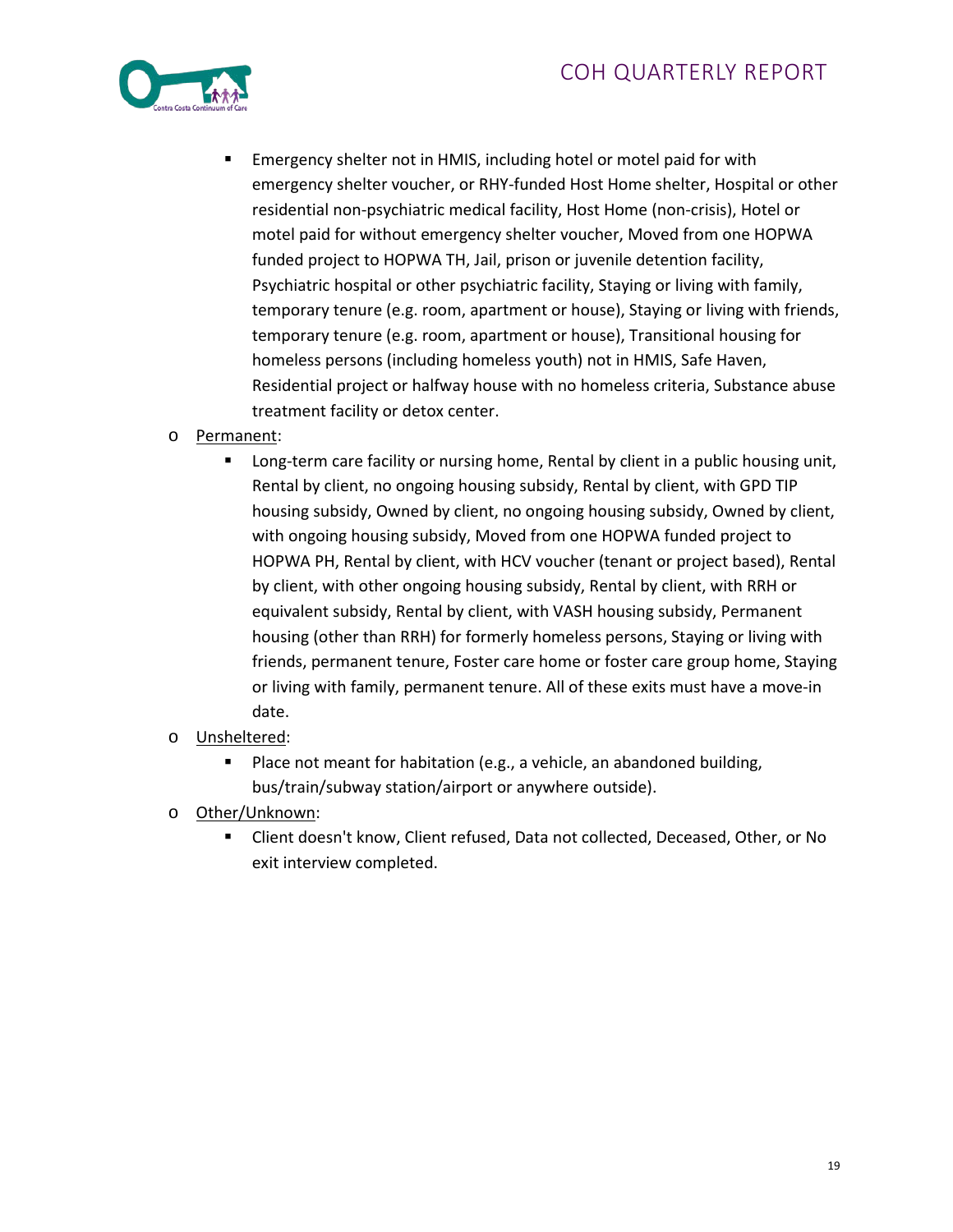

# **APPENDIX B**

# **Commonly Used Acronyms and Terms**

| <b>Acronym</b> | <b>Definition</b>                                                                        |
|----------------|------------------------------------------------------------------------------------------|
| <b>APR</b>     | Annual Performance Report (for HUD homeless programs)                                    |
| <b>BOS</b>     | Board of Supervisors (Contra Costa County)                                               |
| <b>BCSH</b>    | California Business Consumer, Services and Housing Agency                                |
| CARE           | <b>Coordinated Assessment and Resource</b>                                               |
| CCACS/CCYCS    | Contra Costa Adult Continuum of Service/ Contra Costa Youth Continuum of Services (H3    |
|                | programs)                                                                                |
| CDBG,          | Community Development Block Grant (federal and state programs) and the federal           |
| CDBG-CV        | Community Development Block Grant CARES Act coronavirus allocation.                      |
| <b>CESH</b>    | California Emergency Solutions and Housing program (state funding)                       |
| <b>COH</b>     | <b>Council on Homelessness</b>                                                           |
| Continuum of   | Continuum of Care approach to assistance to the homeless. Federal grant program          |
| Care (CoC)     | promoting and funding permanent solutions to homelessness.                               |
| Con Plan       | Consolidated Plan, a locally developed plan for housing assistance and urban development |
|                | under CDBG.                                                                              |
| CES/CE         | <b>Coordinated Entry</b>                                                                 |
| <b>CNWS</b>    | <b>Concord Naval Weapons Station</b>                                                     |
| <b>CORE</b>    | Coordinated Outreach Referral, Engagement program                                        |
| COVID-19       | Coronavirus                                                                              |
| <b>DCD</b>     | Contra Costa Department of Conservation and Development                                  |
| <b>DOC</b>     | <b>Department Operations Center</b>                                                      |
| <b>CDSS</b>    | <b>California Department of Social Services</b>                                          |
| <b>EHSD</b>    | (Contra Costa County) Employment and Human Services Division                             |
| <b>EOC</b>     | <b>Emergency Operations Center</b>                                                       |
| ESG and ESG-   | Emergency Solutions Grant (federal and state program) and the federal Emergency          |
| <b>CV</b>      | Solutions Grant CARES Act coronavirus allocation.                                        |
| <b>FMR</b>     | Fair Market Rent (maximum rent for Section 8 rental assistance/CoC grants)               |
| <b>HCD</b>     | Housing and Community Development (State office)                                         |
| <b>HCFC</b>    | Housing Coordinating and Financing Council (state governing board under BCSH)            |
| <b>HEAP</b>    | Homeless Emergency Aid Program (state funding)                                           |
| <b>HEARTH</b>  | Homeless Emergency and Rapid Transition to Housing (HEARTH) Act of 2009                  |
| <b>HHAP</b>    | Homeless Housing and Assistance Program (state funding);                                 |
| <b>HMIS</b>    | Homeless Management Information System                                                   |
| <b>HOME</b>    | Home Investment Partnerships (CPD program)                                               |